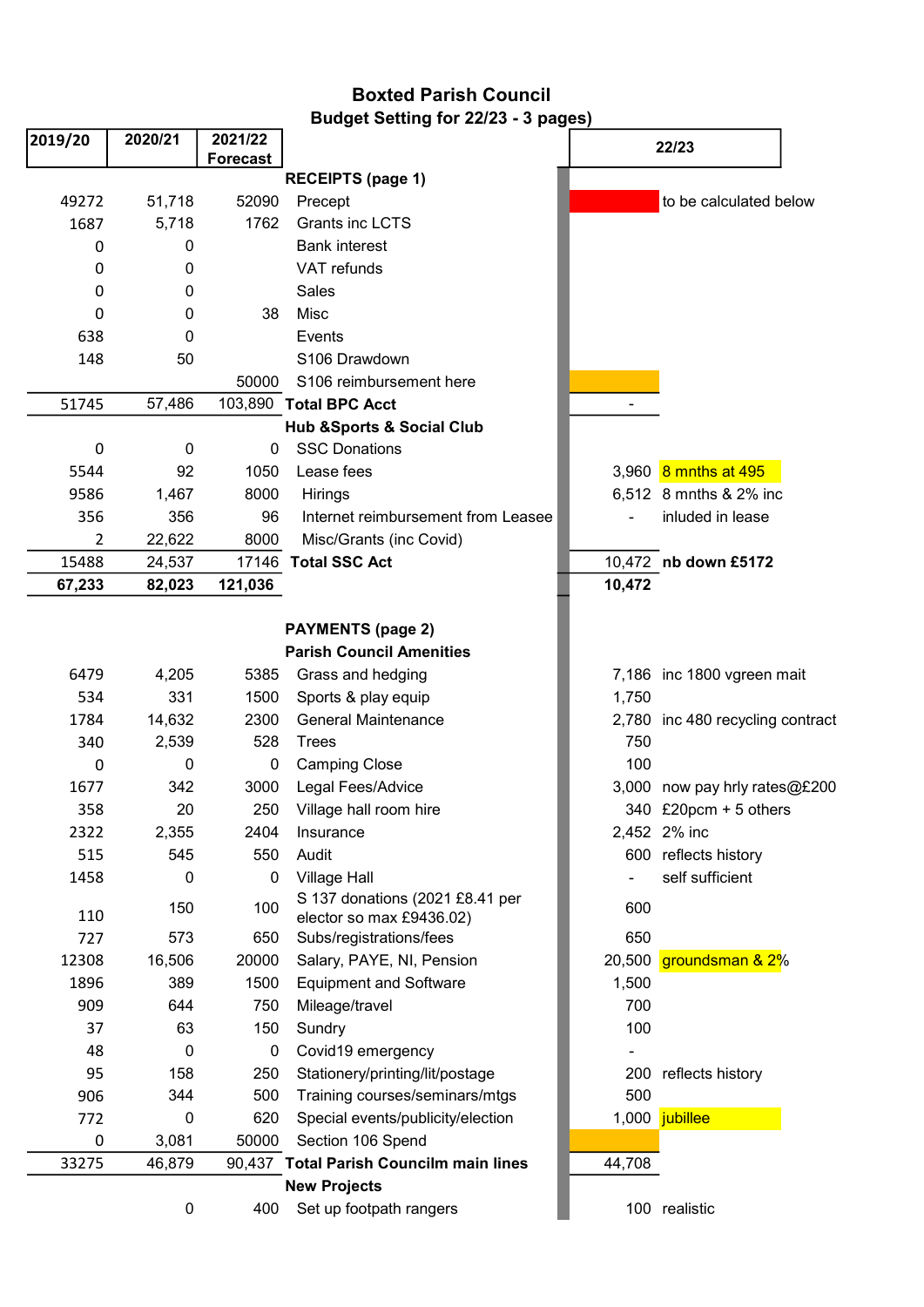## Boxted Parish Council Budget Setting for 22/23 - 3 pages)

| 2019/20                                   | 2020/21 | 2021/22         |                                        |        | 22/23                        |  |
|-------------------------------------------|---------|-----------------|----------------------------------------|--------|------------------------------|--|
|                                           |         | <b>Forecast</b> |                                        |        |                              |  |
|                                           | 0       | 1000            | Village Green set up                   | 3,000  | wildflower + benches         |  |
|                                           | 1,234   | 0               | Dog bin contract                       | 300    | no longer required           |  |
|                                           | 0       | 1000            | Additional Trees in village            |        | not required                 |  |
|                                           | 0       | 0               | Transfer to reserves - never used      |        | see later budget calculation |  |
|                                           |         | 250             | Recycling bin Contract                 |        | transferreed to gen maint    |  |
|                                           | 0       | 500             | Village Green maint-ongoing            |        | transf'd to grass/hedging    |  |
|                                           | 48,112  |                 | 93,587 Total PC including new projects | 48,108 |                              |  |
| <b>Hub &amp; Sports &amp; Social Club</b> |         |                 |                                        |        |                              |  |
| 3473                                      | 2,353   | 3000            | Electricity/Oil                        | 3,000  |                              |  |
| 861                                       | 178     | 400             | Water                                  | 400    |                              |  |
| 2876                                      | 1,480   | 3000            | Pay (inc Cleaners)                     | 3,100  | currect rate $+2\%$          |  |
| 383                                       | 430     | 381             | <b>Broadband</b>                       | 410    | 10% inc                      |  |
| 2253                                      | 3,846   | 4000            | Repairs/Equipment/Inspections          | 4,500  |                              |  |
| 1234                                      | 1,269   | 1318            | <b>Trade Waste</b>                     | 1,344  | 0                            |  |
| 11080                                     | 9,556   |                 | 12099 Total SSC                        | 12,754 |                              |  |
| 44,355                                    | 57,668  |                 | 105,686 Gross Outgoings                | 60,862 |                              |  |
|                                           |         |                 | Vat paid reclaimable                   | 0      |                              |  |
|                                           |         |                 |                                        |        |                              |  |
|                                           |         |                 |                                        |        |                              |  |
|                                           |         |                 |                                        |        |                              |  |